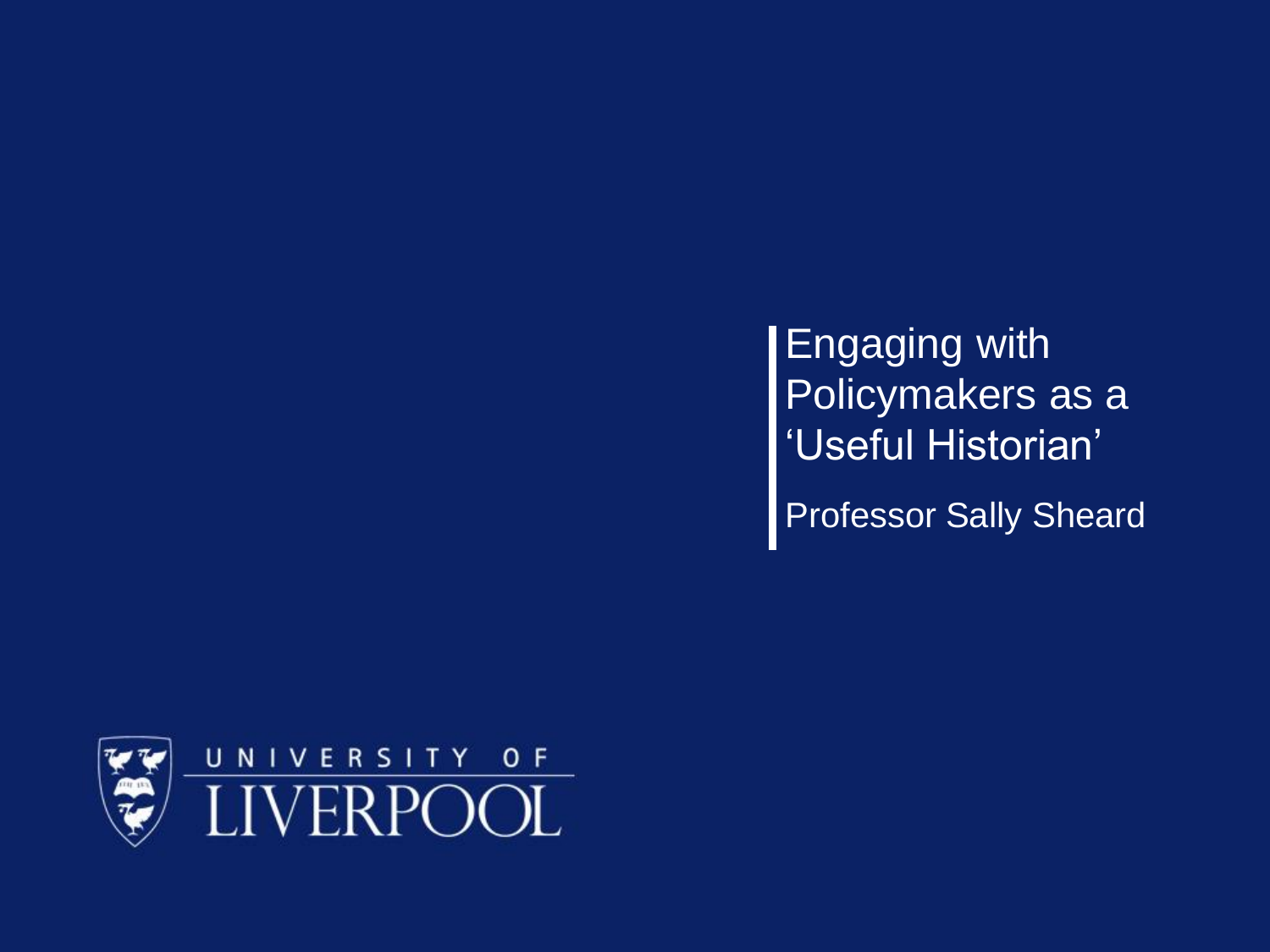#### **Inside Whitehall: from** *Yes, Minister* **to** *The Thick of It*



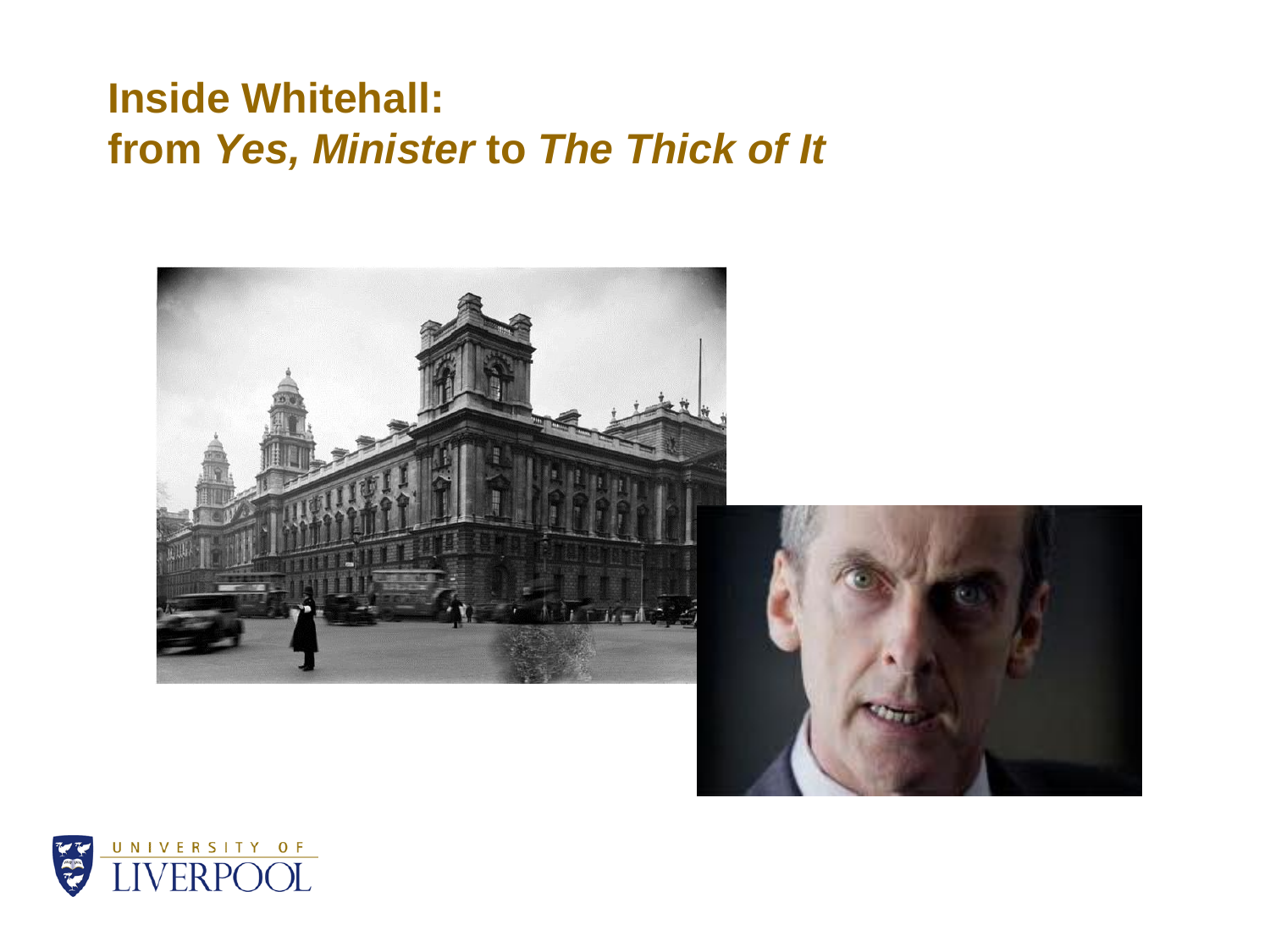#### **Politicians and civil servants: length of tenure**

Sally Sheard and Liam Donaldson, *The Nation's Doctor: the role of the Chief Medical Officer 1855 – 2010*  (Oxford, 2005)

Liam CMO 1998-2010: served 6 Secs of State for Health

(only 15 CMOS between 1855 and 2010)

Average Sec State for Health  $t$ enure = 3.6 years



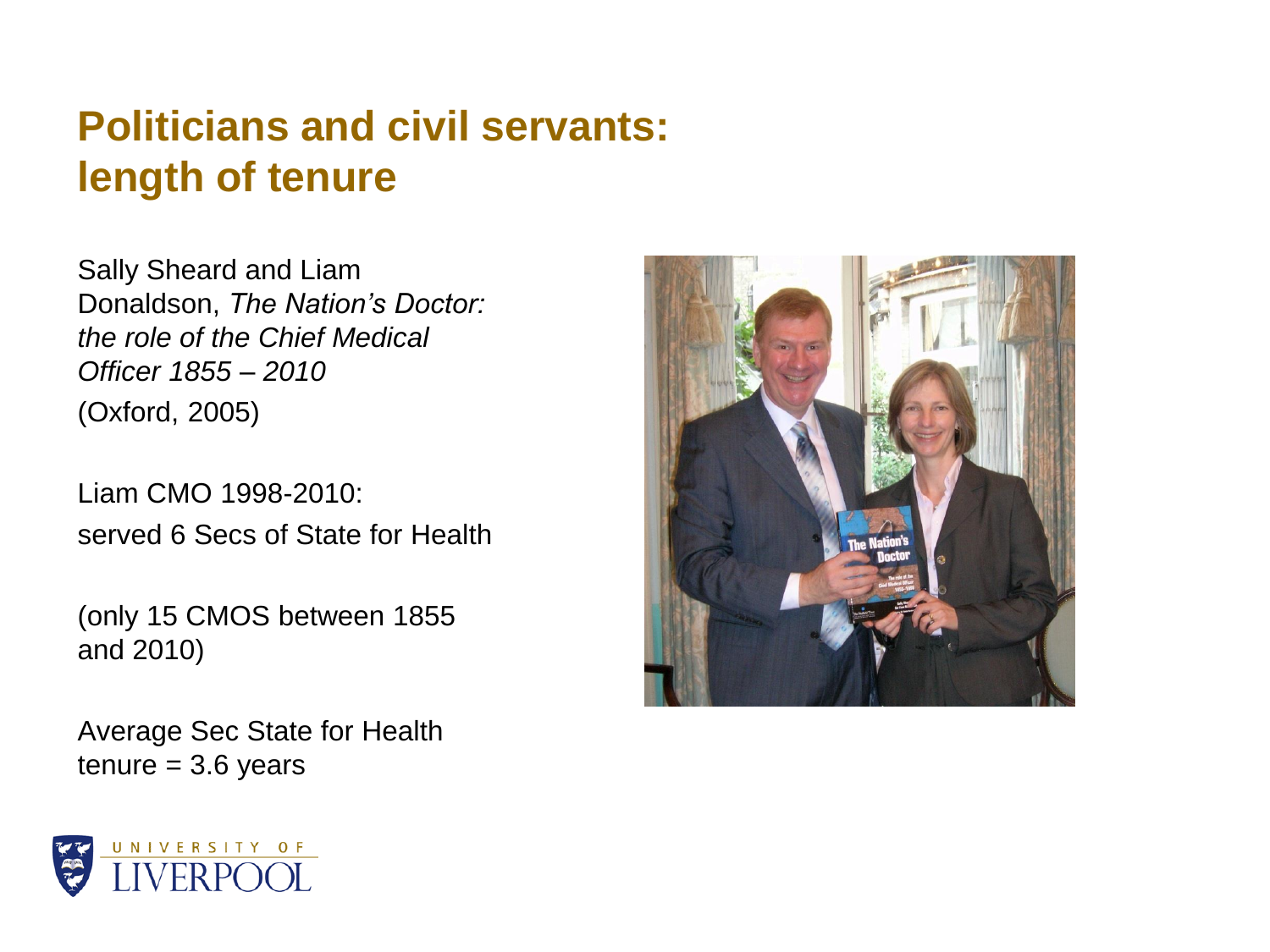### **Using history in policy formation 1: 2007 ban on smoking in public places**





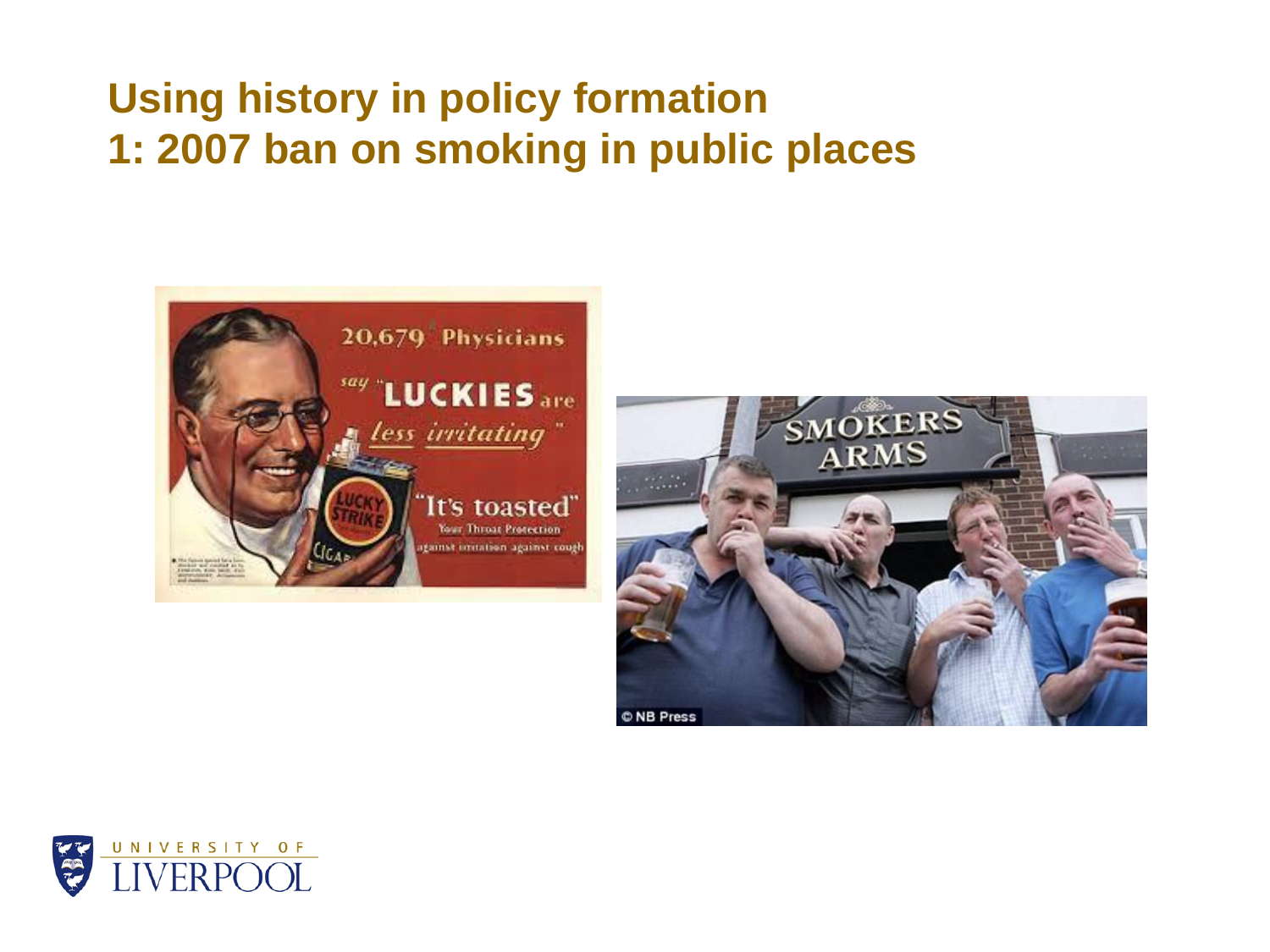### **1950s: Establishing the risk of smoking**

1954: Richard Doll and Austin Bradford Hill's study of doctors' smoking

1956: Minister of Health press conference

1962 Royal College of Physicians report: *Smoking and Health*



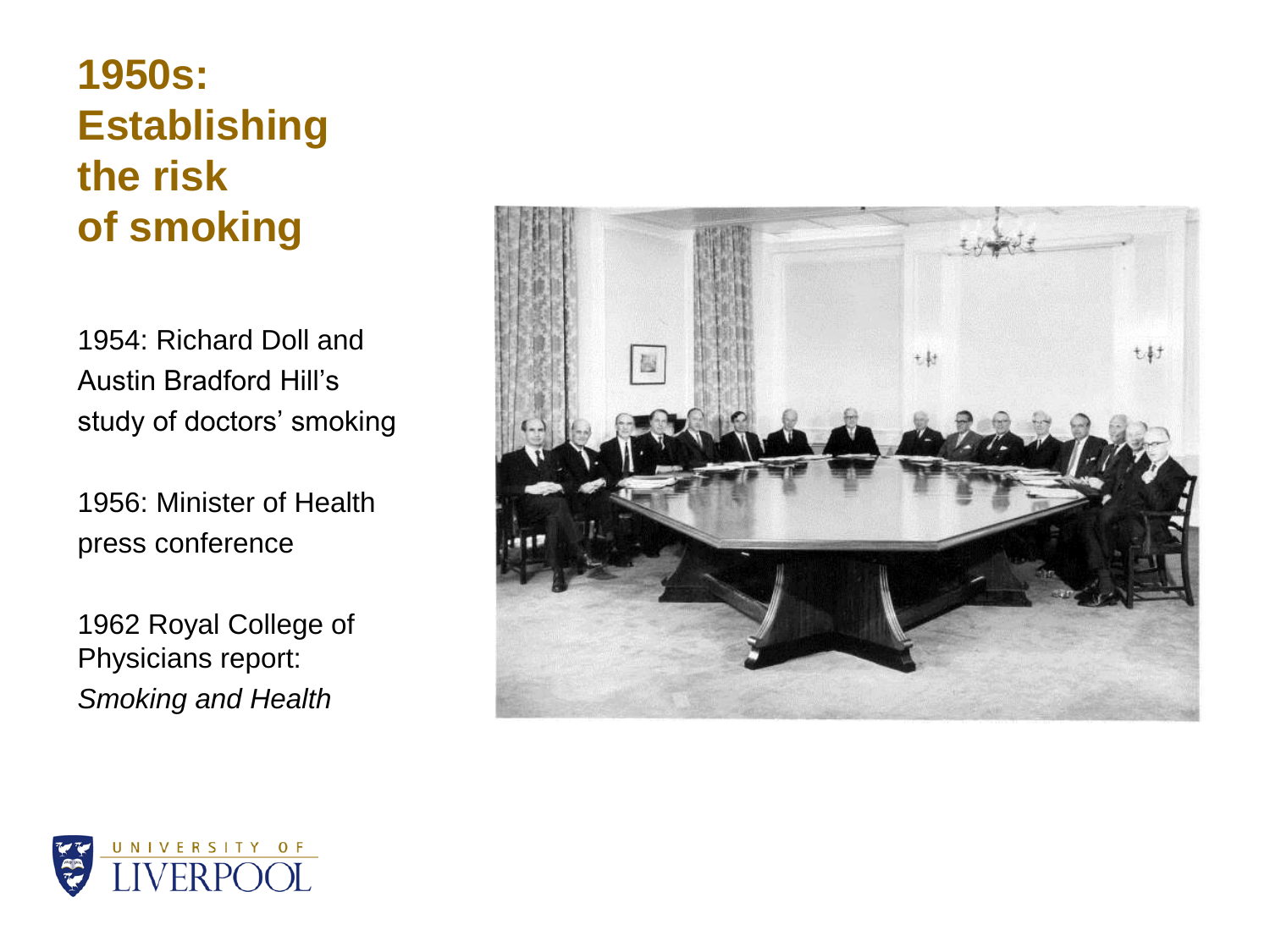## Whitehall obfuscation…





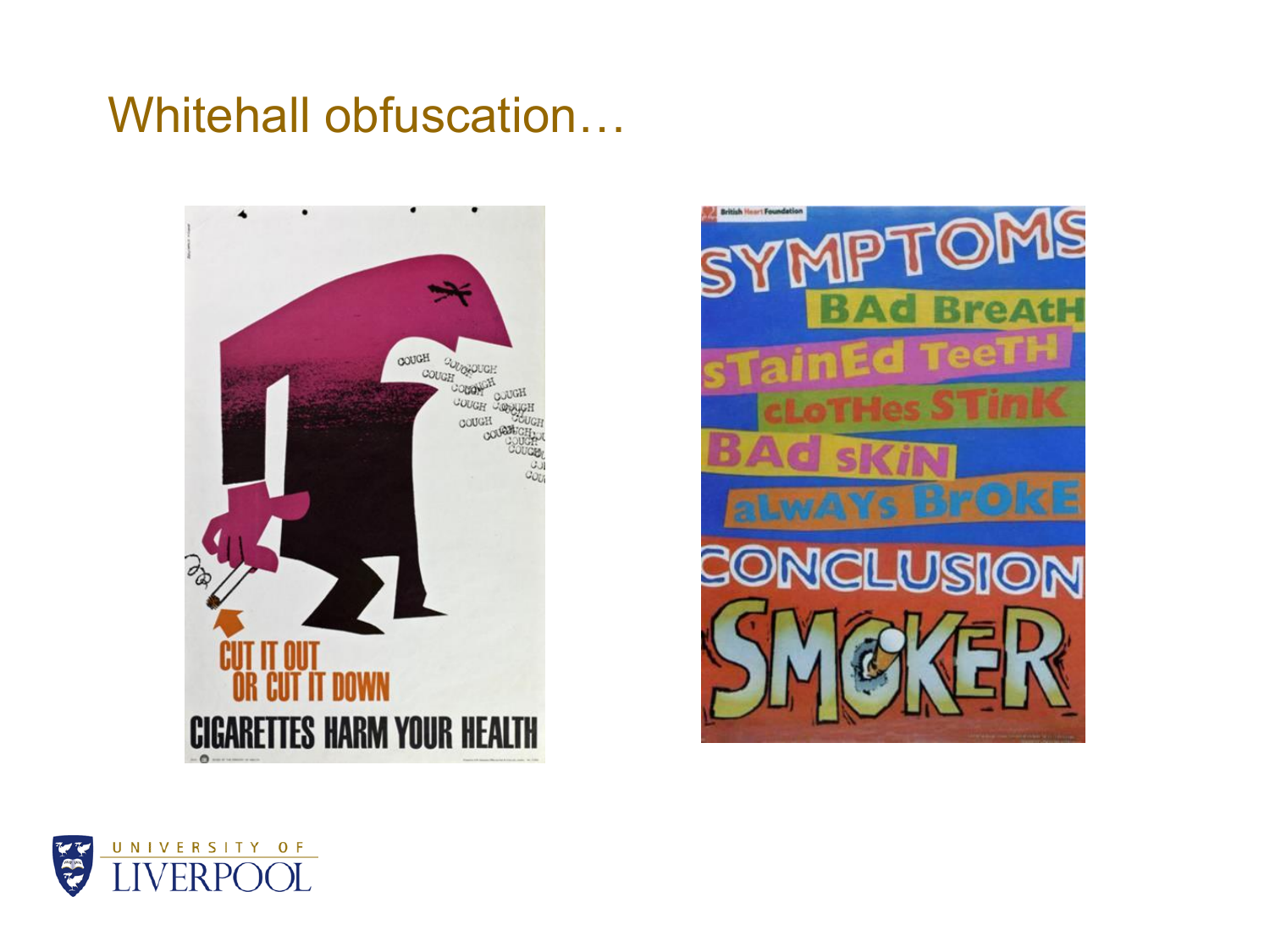#### **Using history in policy formation 2: Risks of reduced medical expertise - BSE**





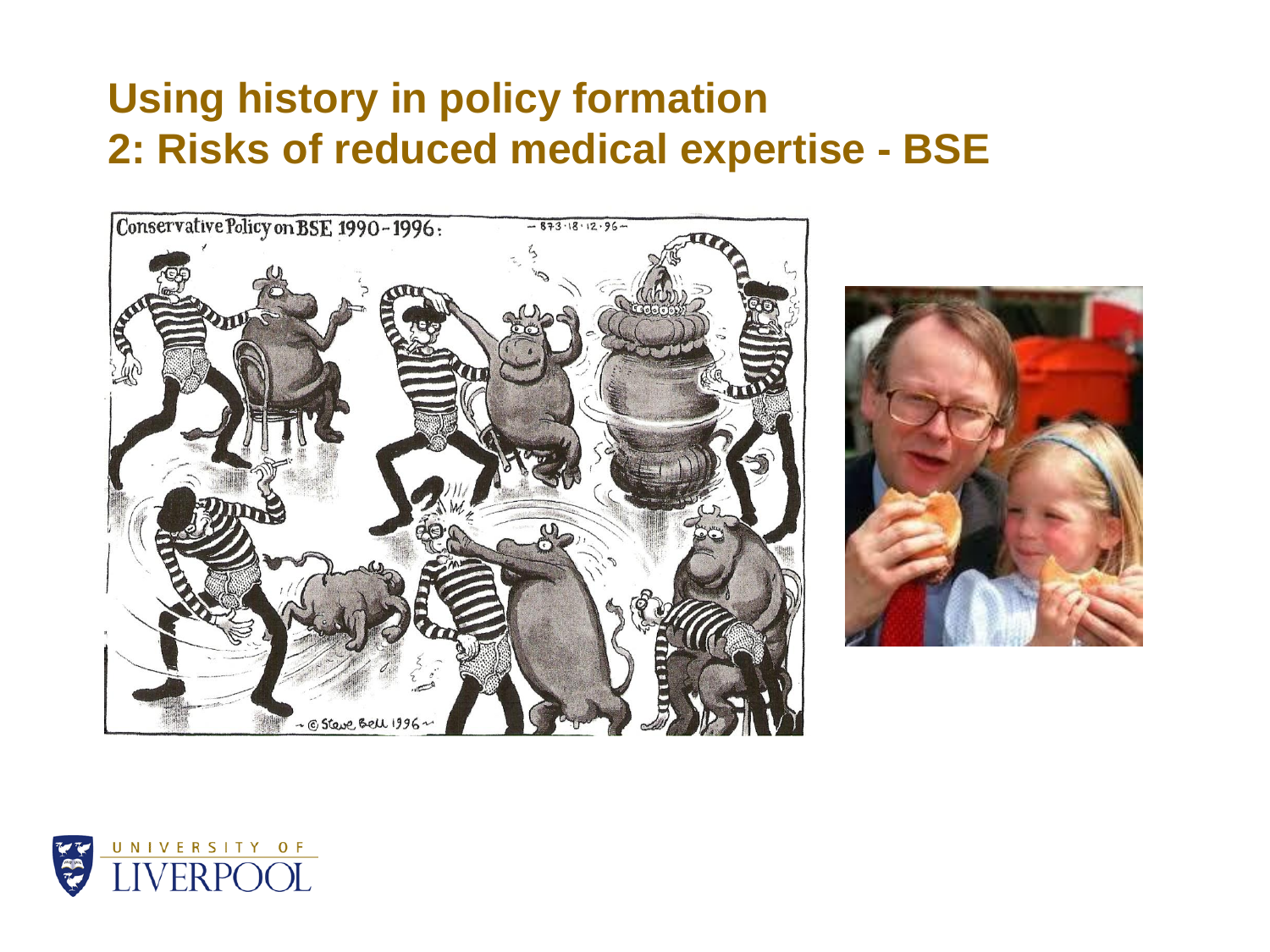**'There are too many doctors in Whitehall. Send them back to the NHS to do proper medical jobs.'**

Margaret Thatcher to Patrick Jenkin [Sec of State for Health] May 1979



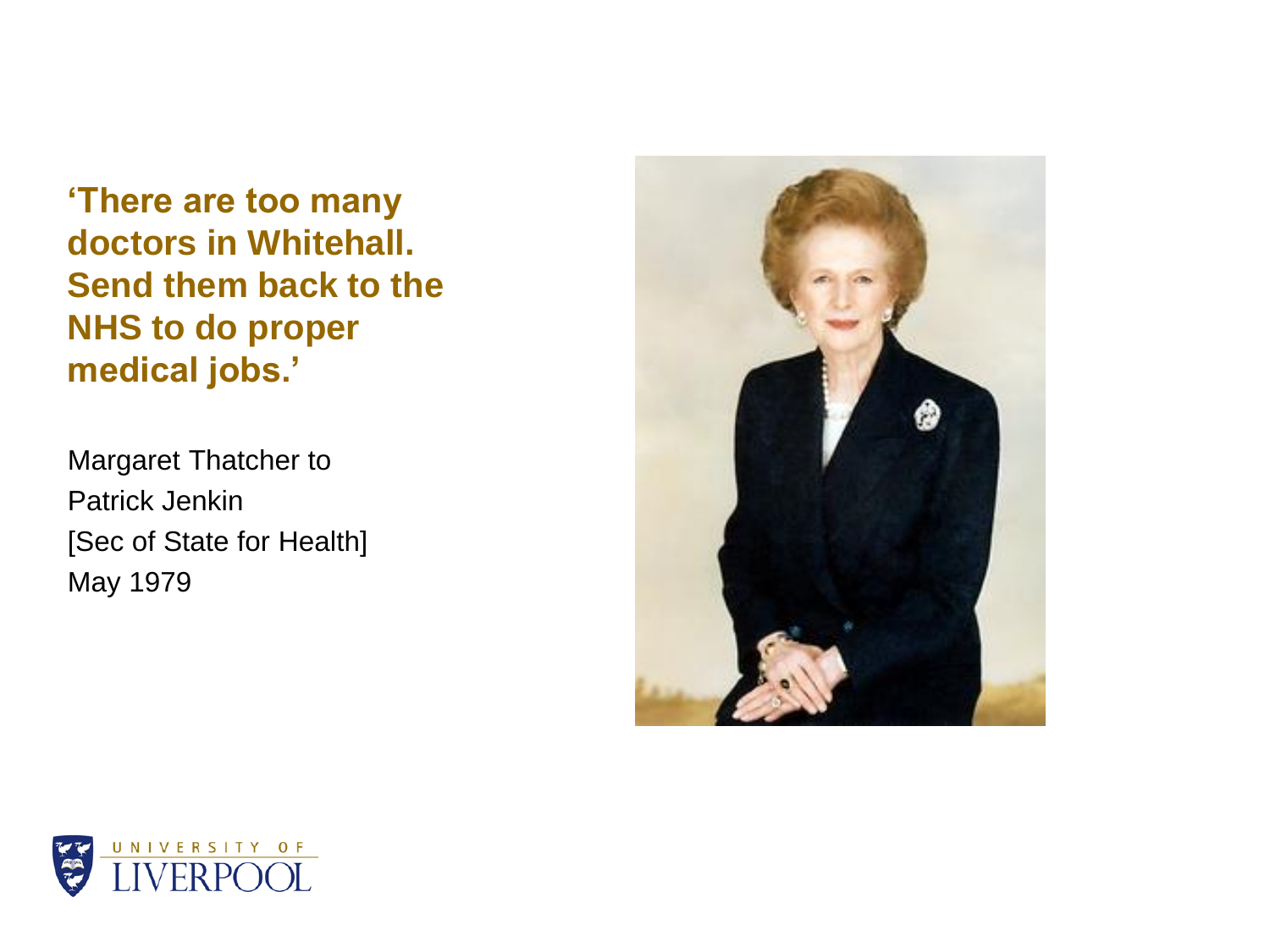#### **Doctors in Whitehall: how the government accesses and manages medical advice (H&P April 2008)**

#### **Executive Summary**

- The government's requirement for expert medical advice from the 1850s led to the development of a medical Civil Service, which reached its peak in size and authority in the 1970s.
- The successive Whitehall efficiency reviews from 1979 onwards culminated in 1994 in the merger of the parallel reporting hierarchies, effectively reducing the Chief Medical Officer's ability to call upon the support of medical civil servants, at a time of increasing new health threats such as AIDS and MRSA.
- In the last ten years, the government has become more imaginative in its use of temporary specialist medical advisers (tsars) brought in from the NHS, in relaxing the formal Civil Service hierarchies, and quietly abandoning the statutory Standing Medical Advisory Committee (SMAC).
- Historical examples show that when the government has failed to give adequate support to its Chief Medical Officers, the medical Civil Service has suffered from poor morale, experienced recruitment difficulties, and the ability to respond to health crises has been compromised.
- Virtually none of the Whitehall and NHS reviews have considered their historical context. The current NHS review has been crudely timetabled to produce a politically favourable report in time for the 60<sup>th</sup> anniversary in July 2008. As with earlier reviews, it does not appear to be addressing more deep-seated issues such as the location and management of medical expertise.
- The government needs to acknowledge that some of its tasks, such as protecting the public's health, do not easily fit into fashionable Public Service Agreements or the ethos of New Public Management.

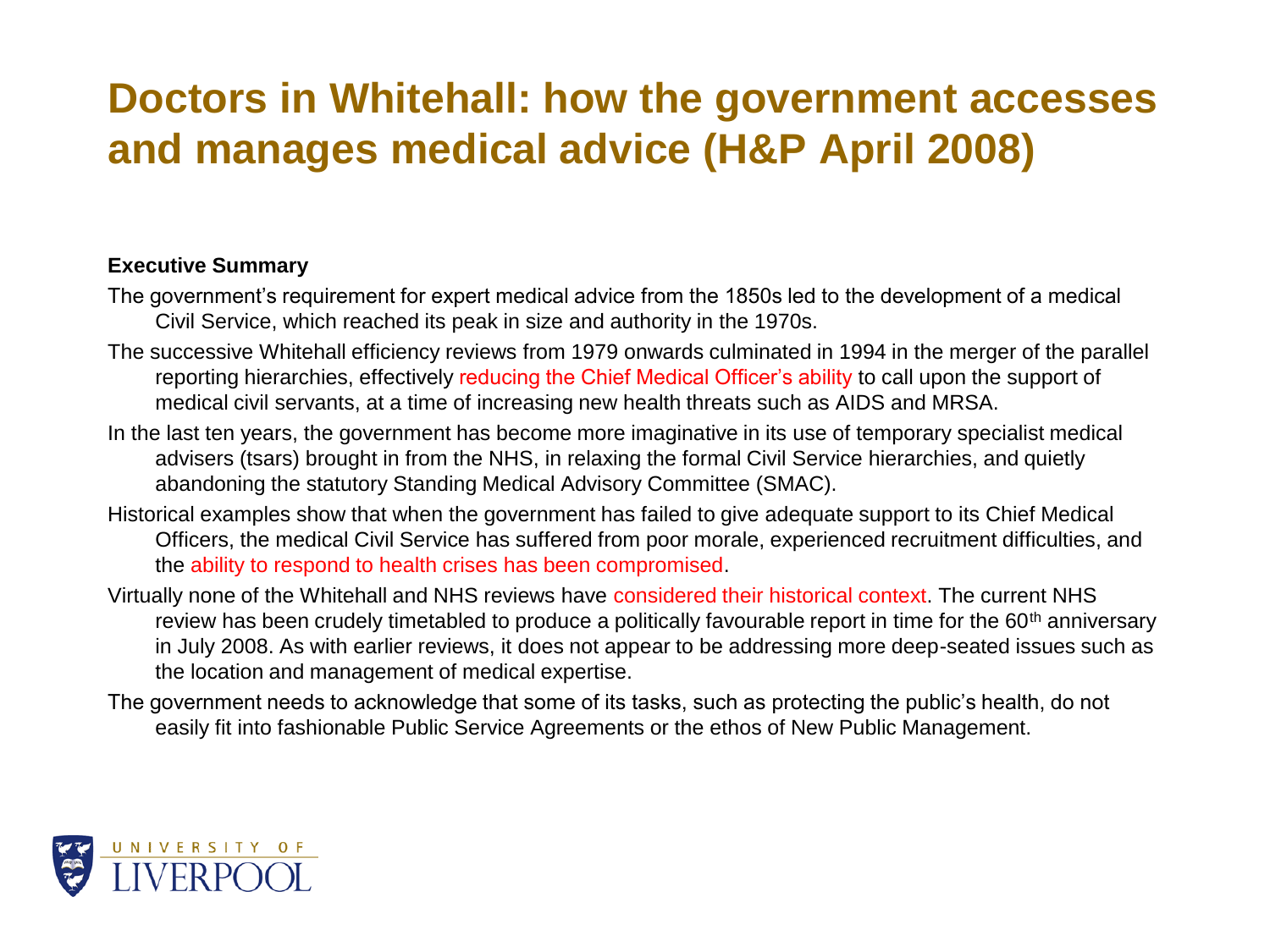# **Impact ?**

- Media coverage
- Internal leverage for CMO in DH ?
- Political acknowledgment and discussion
	- Lord Ara Darzi, Minister of Health 2007-09
	- Lord David Owen
- Academic article
	- Quacks and Clerks: Historical and Contemporary Perspectives on the Structure and Function of the British Medical Civil Service, *Social Policy and Administration*  44;2 (2010); 193-207.
- New research projects ideas and contacts